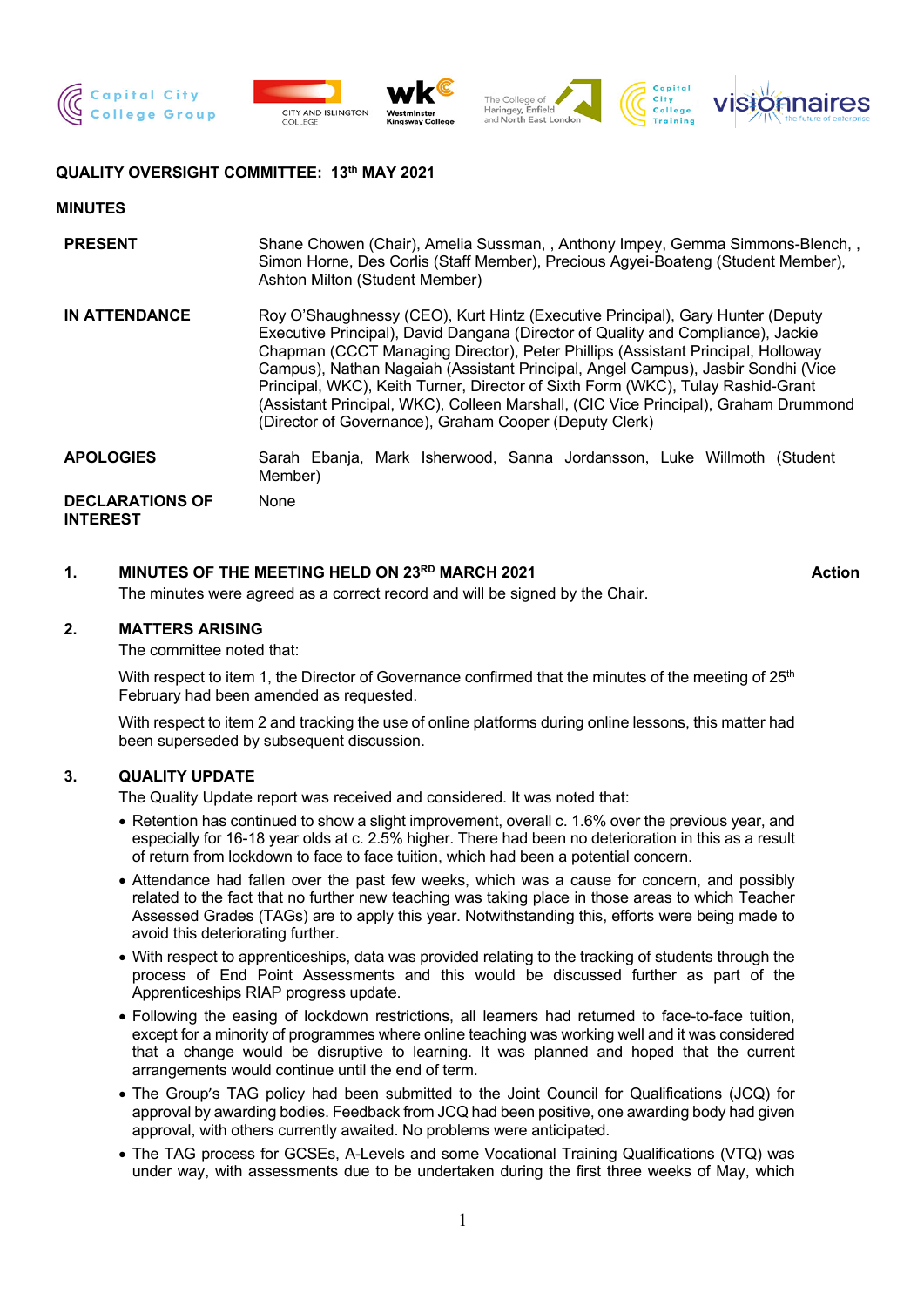would allow time for validation and moderation and submission by the deadline of 18<sup>th</sup> May. No significant difficulties with the process had been experienced so far.

- With respect to Teaching, Learning and Assessment, all observations had been completed and a breakdown of the outcomes of the grades of those observations was provided (excluding WKC where observations are not graded).
- An analysis of the numbers of teachers going through the performance management and capability process was provided and explained. This showed that overall c. 10% of teaching staff were not graded as Good or Better. A particular area of focused intervention and support was WKC's Kings Cross Centre, where a teaching and learning enhancement coach had been taken on, initially for a 6-week contract.
- The new CCCG Teaching Learning and Assessment Policy had been presented to the unions as part of the consultation process. The policy, a copy of which was provided to the Committee, was based on an ungraded process and coaching model, but with a strong quality assurance component. The unions were currently opposing the quality assurance element of the proposal.
- Responding to the FE Commissioner's recommendation that there should be greater scrutiny by governors of applications and offers, data was provided to the Committee. This showed that for CCCG overall, application volumes for the 2021/22 academic year were higher than 2020/21. CANDI and WKC had seen a 40% and 51% increase in application numbers respectively, although CONEL had seen a 5.1% decline. The latter decline was attributed to the fact that most of the adult applications are 'drop-ins' during enrolment, so applications were therefore expected to improve over the summer. The conversion rate (acceptances to offers) had improved significantly over the last year and a detailed breakdown was provided.

The Committee asked about the timing of predicted achievement data and the Executive Principal advised that this would be gathered after half term and would be reported to the next meeting of the Committee.

The Committee also asked about conversion rates and the extent to which there was a data available from last year in relation to offers that converted to actual enrolled students and whether it had been possible to apply a methodology to predict enrolment numbers for 2021/22. The Executive Principal agreed to look into this and to report back to the next meeting of the committee.

The Committee asked about anomalies in conversion rates and also the differences in conversion rates between the individual colleges. The Executive Principal explained that because of system changes, year on year comparison of granular data was difficult and potentially misleading, and that the overall data by college was more useful. With regard to the differences between the colleges, he explained that this partly reflected the different stage that each college had reached in its interview schedules. CONEL had notably managed to get through more of its interviews, with CANDI and WKC being less advanced, although the gap had narrowed over the last couple of weeks. A weekly oversight group and a number of working groups were actively managing this activity. Significantly, progression interviews are due to take place during June which would bring forward overall enrolments.

The Committee asked further about the extent to which the conversion data presented was being driven by internal progression rather than new students. The Executive Principal clarified that this data included no internal progression. It was intended to track the comparison of internal progression against last year as this process moves forward.

The Committee challenged the level of attendance in relation to English and maths, noting that this was shown in the current scorecard at 76%, which was the same as reported at the last meeting when concern had been expressed at this level. The Committee also asked whether this too had seen any recent decline. The Executive Principal explained that as the scorecard related to the whole of the year to date, the recent decline did not show through as a discernable difference. He advised, however, that the most recent weekly data showed a fall of 3-4% in attendance, which was again attributed to the fact that, having been advised that there would be no new teaching after the end of Term, students were staying at home as a consequence.

At the request of the Committee, the Executive Principal explained further the role of the various staff teams as part of the enrolment process and the executive responsibility for oversight.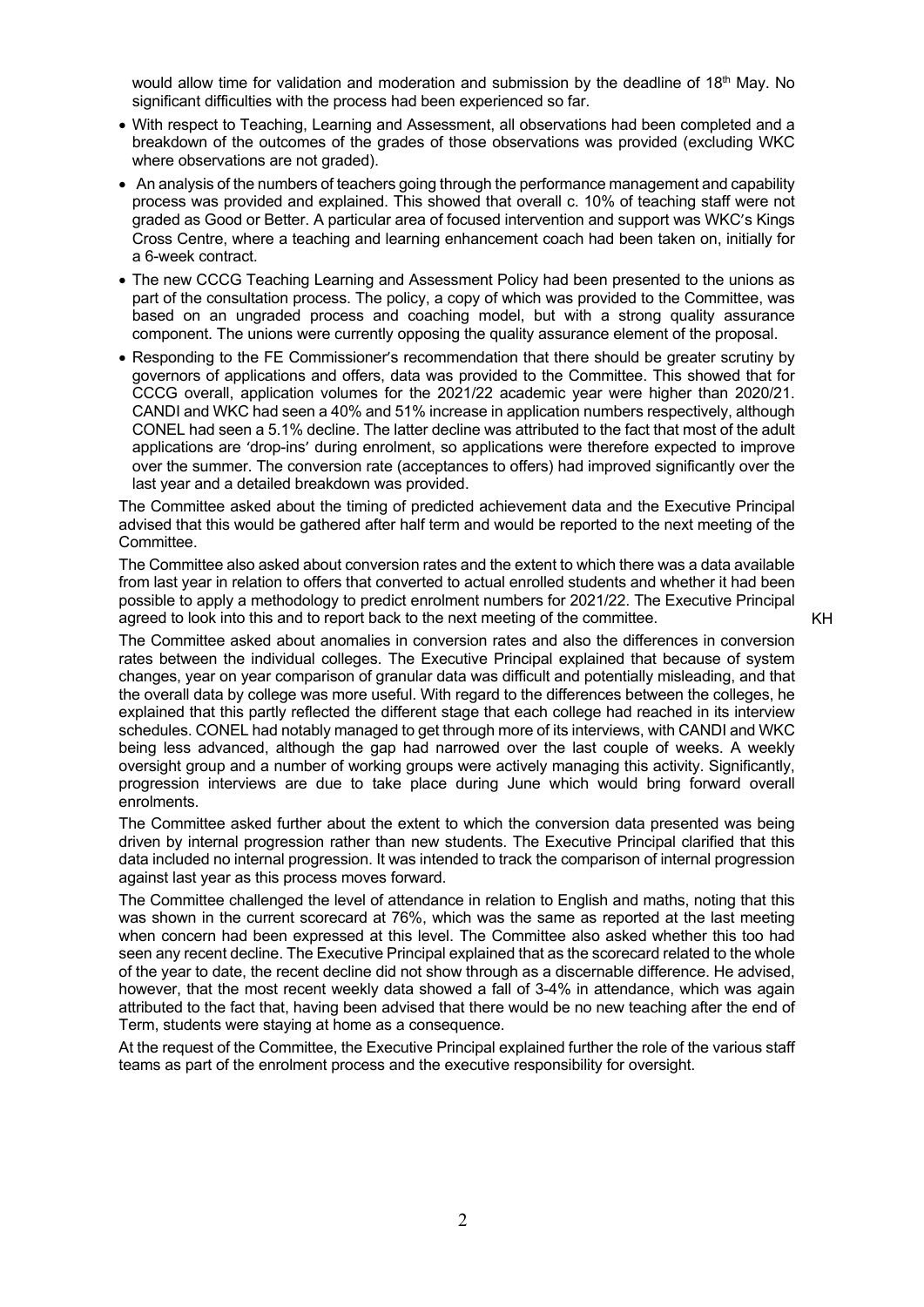### **4. CURRICULUM RIAP PROGRESS**

# **4.1 CBAT**

The Committee reviewed the CBAT (Holloway Campus) RIAP and noted:

- Interventions, including increased rigour in chasing up non-attenders and in implementation of the attendance policy, had led to an improvement in attendance from c. 74% in October/November to c. 79% at the current time, although this remained significantly short of the 88% target and there was still work to be done. This also specifically included the need to improve English and maths attendance.
- The most significant challenge at CBAT remains the standard of teaching and learning. This had received a great deal of attention through more robust and frequent observations this year, although this had actually manifested in a more realistic picture that was poorer, with only c. 54% of lessons graded Good or Better, significantly lower than the previous year. This had significantly informed development needs, particularly in relation to 21 teachers who had been Red rated. A Teaching, Learning and Assessment Coach had been brought in to provide support and had worked with this group for the past six weeks. At the end of this period, the informal performance management process had been started with 15 of these teachers. Those who do not improve sufficiently within 2-3 weeks will move into formal performance management.

The Committee commended the significant amount of work that had been undertaken and asked about how the focus on improving TL&A had been received generally by staff, emphasising the need for a positive and lasting impact on culture. The Assistant Principal advised that whilst the majority of staff were accepting of the need for improvement and had welcomed the additional support, there remained a small minority, largely those entering performance management, who were unwilling to engage, despite management's best efforts. Essential to carrying forward the improvement into next year would be an ongoing relentless focus underpinned by maintaining the increased frequency and focus of observations, an ability to deliver the necessary support in-house and maintaining the confidence that observation outcomes were now more robust. This would rely upon the implementation of the Group's new TL&A policy, and particularly the provisions relating to 'open classroom' observations. The CEO highlighted that implementation of the policy was inevitably expected to meet with significant resistance from the unions over the next few weeks. He provided the context of this being a longstanding and deep-rooted issue and apprised the committee of the union membership response to calls for a vote on strike action. The Group nevertheless remained determined to see through implementation in order to have a new policy that is fit for purpose in place before the start of the next academic year.

The Committee asked whether any analysis had been undertaken to correlate attendance with teacher level observation TL&A data. The Assistant Principal advised that whilst this data was not available, attendance targets were now being assigned at individual teacher level. In response to a further question on feedback from learners in relation to the improvement activity, The Assistant Principal advised that this was likely to take time for this to feed through.

The Committee also challenged the management team on how long it was expected to take to raise TL&A to a level of Grade 2. The Assistant Principal advised that, through tackling the situation now and quickly putting teaching staff through the formal performance management process, it was hoped that the quality of TL&A would be demonstrably better during the first part of the 2021/22 academic year.

## **4.2 A LEVELS**

The Committee received a report and noted:

- With regard to retention, significant progress continued to be achieved. Retention for the Group for A levels was 87.1%. At the Sixth Form College, this was 88.3%, almost 5% up on the previous year. At WKC, retention was 84.7% for 16-18 students, up 2.6% on previous year and for 19+ students was 92.1%, up 4.6%. Interventions were focused at individual subject level, as was explained in further detail.
- With respect to Teaching and Learning across the two sixth forms:
	- $\circ$  At CANDI, the focus on developing the skills of Grade 3 teachers had achieved success, with these having moved up to Grade 2 and teaching staff now on the whole delivering Good lessons.
	- $\circ$  The situation at WKC was more difficult in view of the currently different TL&A policy, as had already been explained by the Executive Principal and the CEO in relation to the difficulties of undertaking lesson observations. Nevertheless, recent observations were considered to have reflected generally good practice, although with scope for improvement by teachers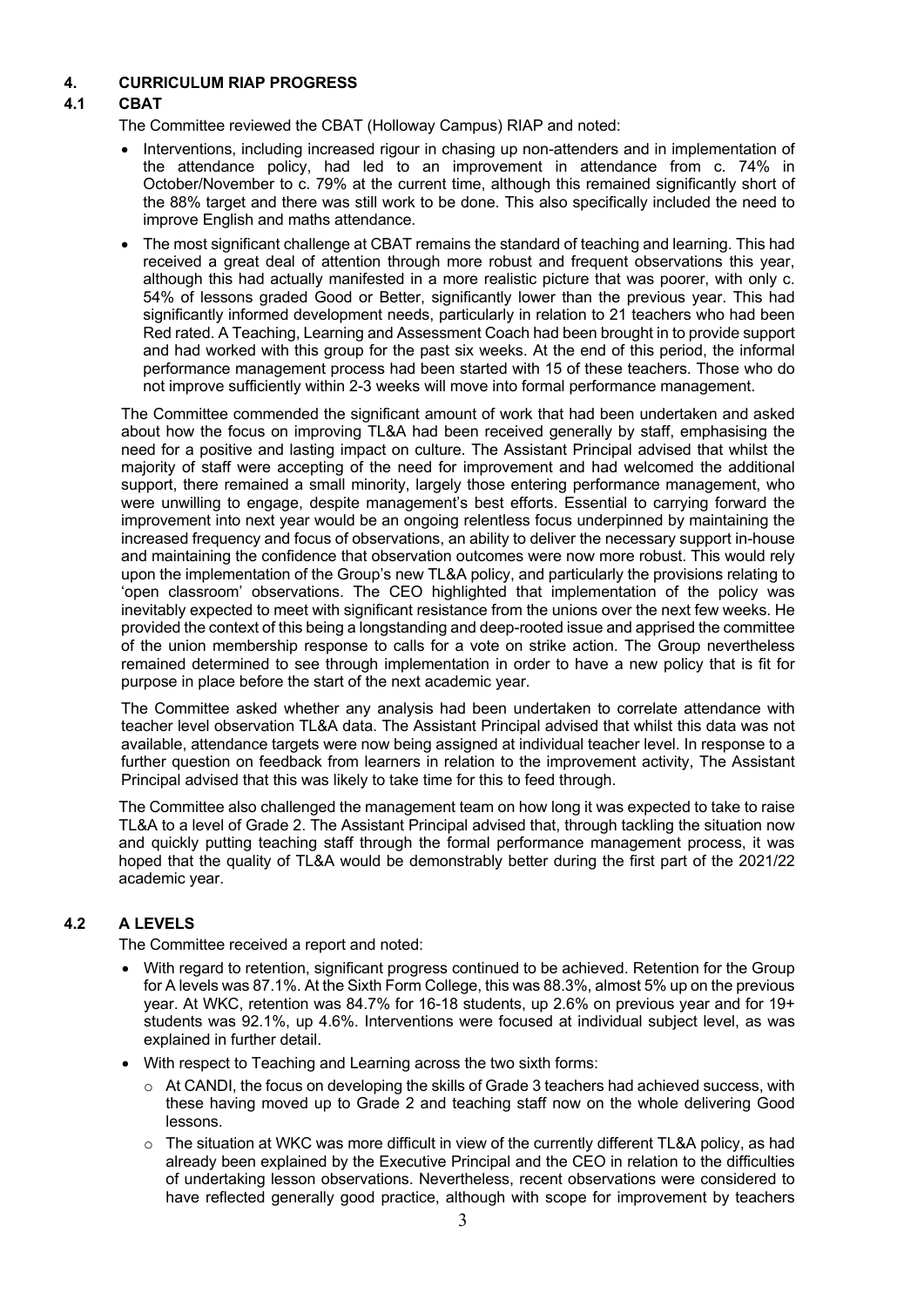broadening their teaching strategies and ensuring that all students are engaged during lessons. It was evident that many of the teachers had not updated their schemes of work to align with the different skills required by students arising from the move to linear A levels. A consultant had been brought in to help. Updating of schemes of work would be a key aspect of training during the summer and the consultant would be returning in September to support teachers in implementing improved practice.

- The need for standardisation and moderation, arising from the differences between exam boards and in the A Level offer of the Group's centres, was progressing.
- Compliance Data was reported that demonstrated significant progress over a relatively short period of time, although not quite so good at WKC, which as a result is the focus of ongoing improvement work.

#### **4.3 APPRENTICESHIPS**

The Committee received the updated RIAP for Apprenticeships, although it was noted that the position regarding apprenticeships had been discussed in depth at its previous meeting.

The CCCT Managing Director highlighted the position specifically with respect to overall retention, which the recent R09 data demonstrating that the Group was on track. She explained, however, that the overall figure masked a marked difference between Frameworks and Standards. Retention to date on Frameworks was 81.8%, and was expected to end the year at c. 70% compared to the national average of 81.8%. However, Frameworks applied to only approximately a third of the Group's apprentices. Retention on Standards was currently 71.1% and Achievement for the year was looking like being 60-63% against a national average of 50%, but this was considered to be the area most at risk, which had led to intensive tracking of progress of each individual apprentice. The challenges arose largely from the fact that students had moved to online learning during the pandemic. Functional skills were a particular challenge, especially ICT functional skills, where experience of the last lockdown had highlighted the importance of face-to-face delivery. There had been 346 individual functional skills exam passes in the last three months, with another 300 pending results. For the majority, first time, achievement rates were higher than a normal classroom average, but ICT was the area of greatest uncertainty, albeit it applied to a relatively small number of apprentices.

The Committee commended progress that had been achieved and also complimented the CCCT Managing Director on the clarity and presentation of the Apprenticeship RIAP, which the Committee considered significantly helped in effectively tracking the progress against target. The Committee noted this as an exemplar for other RIAPs.

#### **4.4 CREATIVE AND SERVICE INDUSTRIES**

The Committee received and reviewed the RIAP progress report relating to Creative and Service industries, noting progress which covered the following three areas:

Improving the quality of teaching and learning: Good progress had been made, with 2 rounds of learning reviews at the Kings Cross Centre and 'digital knocks' over the lockdown period to observe the quality of education. 23 staff had been observed and the 3 who had been classified as Amber the 1 as Red in Business, along with the 1 Red in Performing Arts and Music were undergoing formal or informal capability management, with extra resources in place to support the learners. A bespoke CPD plan had been implemented, focusing on questioning, the provision of timely and supportive feedback, differentiation, target setting and pacing of lessons.

Improving achievement rates in Business, Music and Performing Arts: Good progress was being made with compliance in the use of ProMonitor which had significantly improved the data to support interventions. Individual students at risk of not completing had been identified and supportive action plans were in place to re-engage them and support them through the TAG process. A detailed breakdown of predicted achievement for Business, Performing Arts and Music was provided and noted.

Improving attendance for all learners to the Group target of 88%: Good progress has been made, with a significant improvement in Performing Arts and Music from 68% to 80.9%, though still below the 88% target. Learner re-engagement activities included the use of guest speakers for master classes, engagement with the 'unloc change maker studios', engaging parental support, team teaching with entrepreneurs and the 'soft' use of disciplinary meeting. English and maths attendance still required improving, but there was a rigorous push to ensure all the learners attend the assessments in May as part of the TAG process.